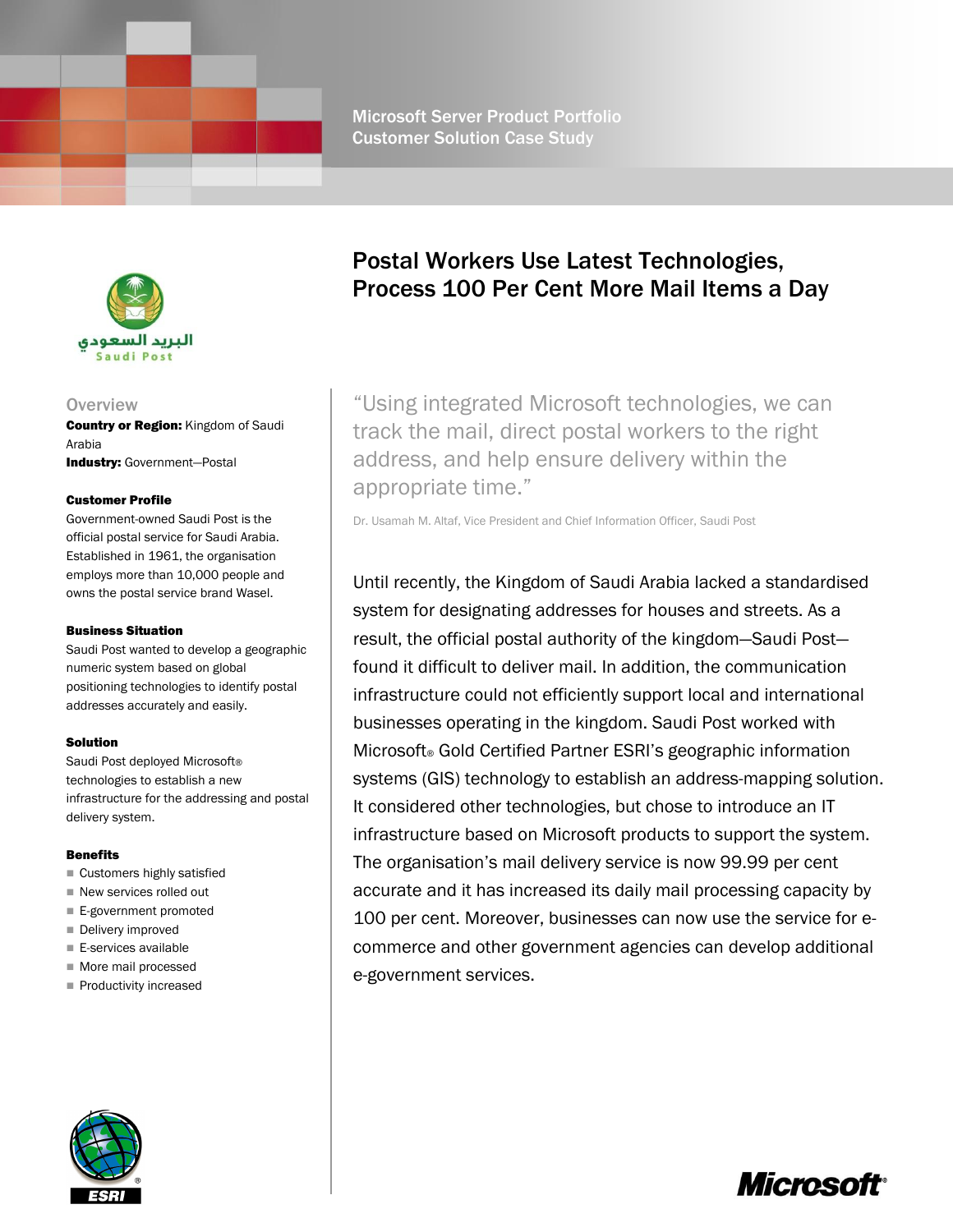## **Situation**

In recent years, the Kingdom of Saudi Arabia has accelerated its efforts in reducing economic dependence on oil-based businesses and is diversifying into new revenue-generating sectors. The government is encouraging foreign investment, finding ways to boost the growth of local businesses, and applying the latest technologies to improve services in all government organisations.

A key factor helping the country achieve its goals is Saudi Post—the kingdom's official postal service. Operating like a private sector company since 2002, this government-owned organisation has undertaken a series of initiatives to support recent economic developments.

Saudi Post manages a collection and distribution network of more than 6,321 points of presence including 82 agents and 770 postal representatives. Its services cover all the cities and villages in Saudi Arabia, processing 900 million mail items a year. In 2005, the organisation also undertook a groundbreaking strategic initiative—called the Wasel Service Project—to establish an efficient communication infrastructure and lead the way for business-support services such as e-commerce.

Until recently, Saudi Arabia lacked a standardised addressing system. Each city had a different schema for numbering homes using numeric and alphanumeric characters. Most citizens had to rent mailboxes at post offices and collect their mail in person. Destination names in Arabic often had multiple spellings in English, and an absence of zip codes made it difficult for postal workers to sort the items. These factors were driving up the costs of providing the postal service because it took a long time to process mail. Postal workers delivering mail at home also had to rely on experience to find

addresses, and training new employees was a challenge.

Dr. Usamah M. Altaf, Vice President and Chief Information Officer for Saudi Post, says: "We urgently needed to create a standardised addressing system and make the delivery service more efficient by automating processes. The primary aim was to improve postal services, but it was also crucial for the development of e-commerce and egovernment. It could enhance the economy by presenting a positive image of the country and inspiring confidence from international businesses."

## **Solution**

Saudi Post initially considered a solution using database management software running on Linux servers, but decided that the most cost-efficient roadmap would be based on Microsoft® technologies. Dr. Altaf says: "The support for Microsoft technologies, including technicians and Microsoft partners, is more widely available within the country compared with support for other technologies. This was important for our IT team to manage the new system efficiently. Microsoft products also easily integrate with our existing technologies and help us maximise return on our previous IT investments."

#### The Address Locating System

The organisation worked with the geographic information systems (GIS) technology of Microsoft Gold Certified Partner—and one of the world's leading vendors of GIS solutions— ESRI. Saudi Post built an address-mapping system based on global positioning technology. It locates homes and commercial addresses by allocating a unique 13-digit numeric code—which was invented by Saudi Post—for each square metre of land within Saudi Arabia. Every building in the country is represented on the GIS map through this code.

"We urgently needed to create a standardised addressing system and make the delivery service more efficient by automating processes."

Dr. Usamah M. Altaf, Vice President and Chief Information Officer, Saudi Post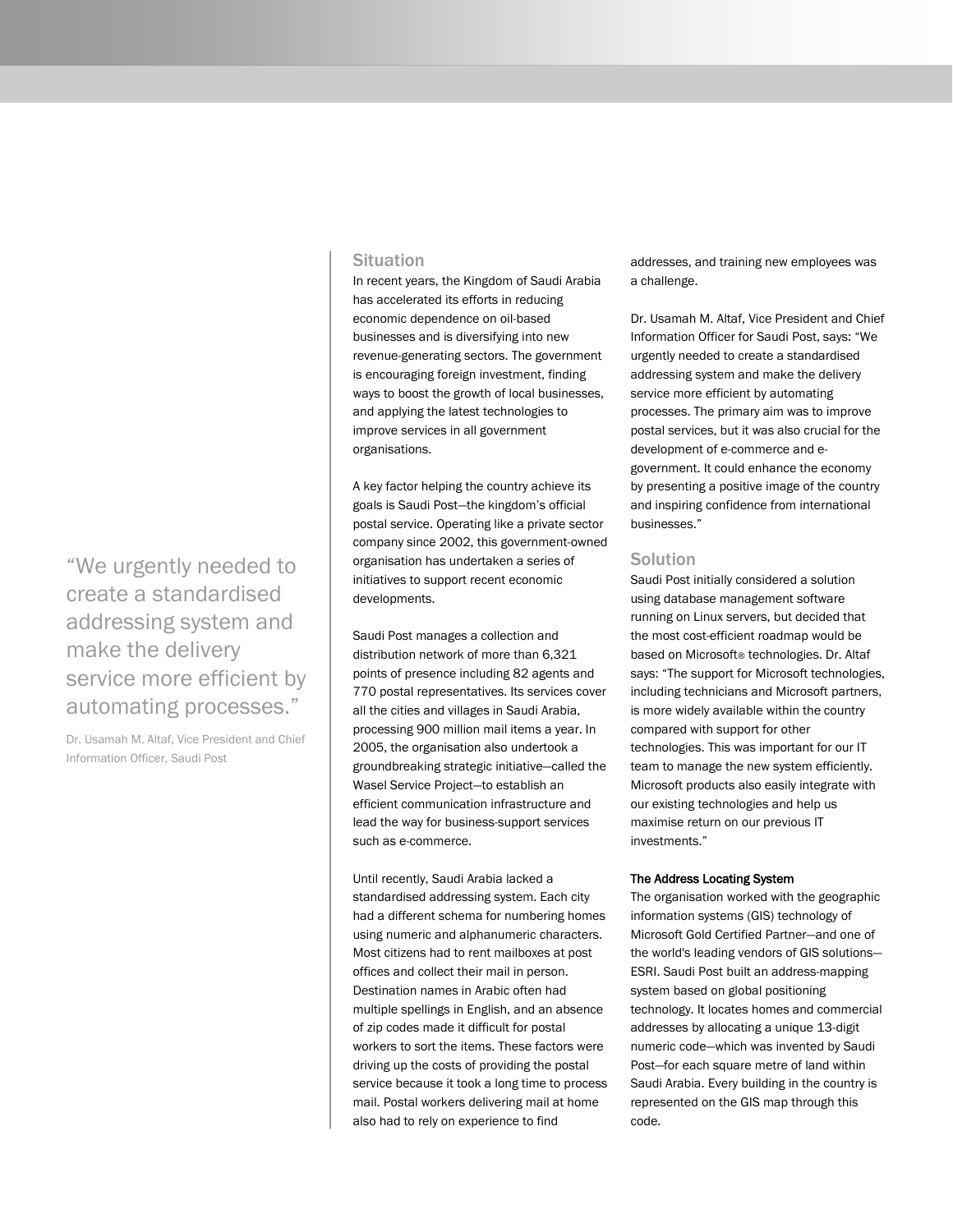"The new postal service is great for businesses because it now contributes to reducing operational costs by helping them save time, money, and effort when transacting with customers—this was not possible earlier."

Dr. Usamah M. Altaf, Vice President and Chief Information Officer, Saudi Post

Mobile devices used by the Wasel service employees play a key role in this state-of-theart solution. They remotely connect to the GIS and provide workers with directions to the correct destinations. Subscribers to the Saudi Post Wasel service are given a mailbox embedded with radio frequency identification (RFID) chips—an automatic identification method. Wasel service workers read these smart chips on their mobile devices when they deliver registered and express mail items to the intended address.

#### Technologies and Processes

The new addressing and postal delivery system at Saudi Post uses technologies such as:

- Microsoft SQL Server<sup>®</sup> 2005 data management software—integrated with the digital mapping system and the mail distribution system, it stores information such as mailing addresses, corresponding zip codes, and details of mail items processed by Saudi Post.
- The Windows® CE .NET version 4.2 operating system—used for mobile devices to provide networking and communication features to connect securely to the digital mapping solution through wireless networks.
- The Windows Server<sup>®</sup> 2003 operating system—to manage all production servers at Saudi Post.
- Microsoft BizTalk® Server 2006-to integrate all the systems used for the new addressing and postal delivery solution.
- Microsoft Office SharePoint® Server 2007—to provide an internal portal for Saudi Post administration staff, as well as an Internet-facing Web site for Wasel subscribers.
- Microsoft Exchange Server 2003 to send e-mail messages and mobile phone alerts to Wasel subscribers.
- The Windows Mobile<sup>®</sup> version 5.0 operating system—to run the postal workers' mobile devices.

Subscribers can use their mailboxes to receive as well as send mail. They place an item in the mailbox installed outside their houses and schedule collection by Wasel service staff using the Saudi Post Internet portal. When delivering the mail, the Wasel service scans the RFID chip using the mobile device and scans each item's bar code.

The mobile device sends scanned data of delivered items to the delivery database. At the distribution centre, this information is transferred to the central database running on SQL Server 2005. BizTalk Server 2006 then distributes this data to:

- The Mail Delivery and Management System (MDMS) to integrate it with data collected from the sorting machine and pass it to back-office systems—such as GIS, registered mail, customer relationship management, and other postal applications—and to the mobile device.
- The GIS mapping database, which is also based on SQL Server 2005. Administrators can access this data through the Office SharePoint Server 2007 portal to track mail, delivery schedules, and the postal worker responsible for delivering a particular item.
- Exchange Server 2003-sends updates to Wasel subscribers through e-mail and text messages to their phones to confirm the delivery of the posted item.

### Benefits

Launched in October 2007, the Wasel Service Project has been instrumental in modernising the communication sector in the kingdom. Currently available in 23 cities, Wasel will cover 56 cities by 2009, serving five million locations. By purchasing licences to use the mapping service, businesses can now use it for e-commerce, and other government agencies can launch e-services. Internally, Saudi Post has increased its daily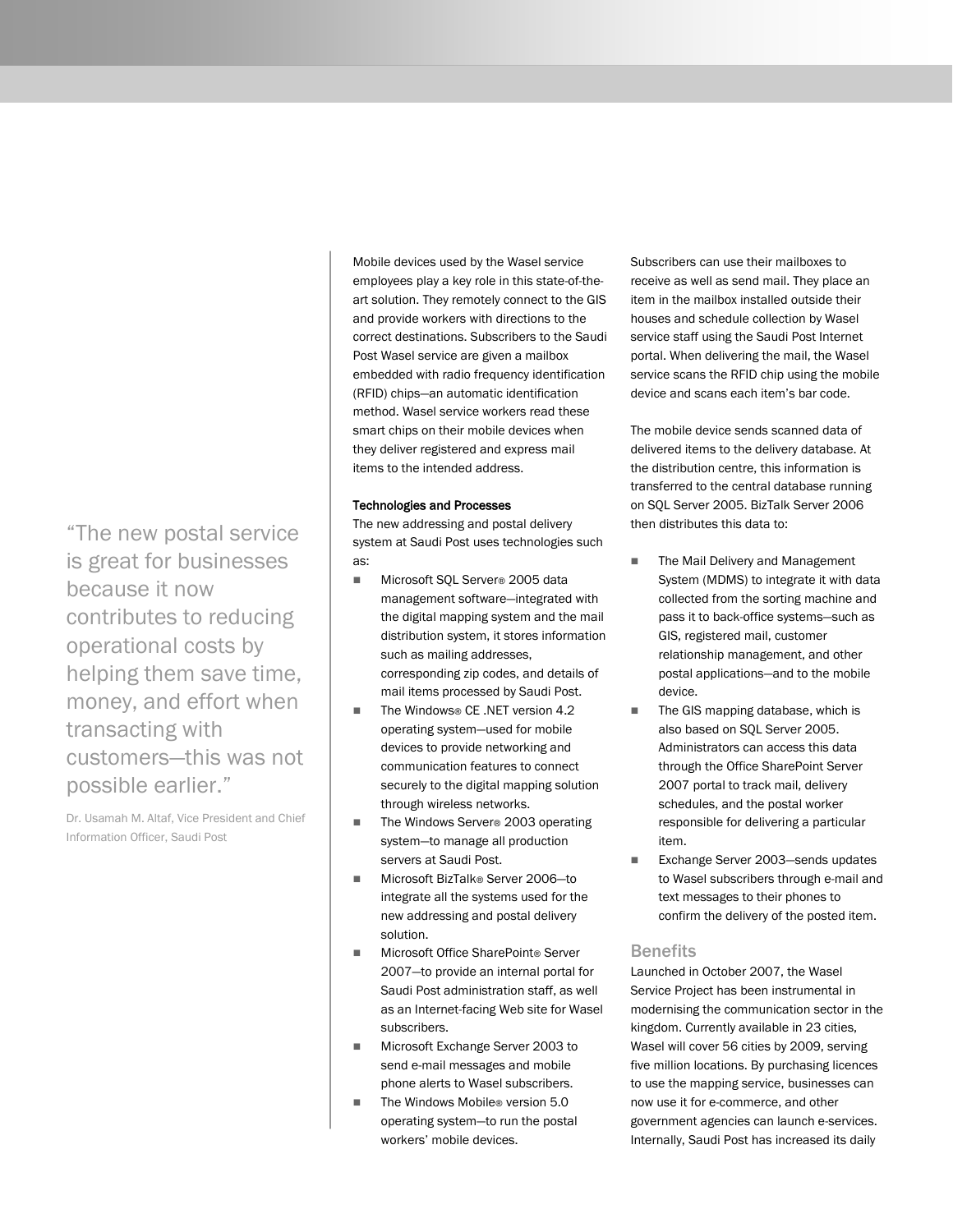"An important factor for the project's success was integrating Microsoft technologies with other line-ofbusiness applications. And Microsoft has proved to be an indispensable business partner for us through its continual support."

Dr. Usamah M. Altaf, Vice President and Chief Information Officer, Saudi Post

processing capacity by more than 100 per cent, and the licence subscription fee will provide an additional revenue stream. The groundbreaking project has gained recognition from postal authorities across the world, and, in 2007, Saudi Post received the Postal Industry Innovation Award from Microsoft.

"An important factor for the project's success was integrating Microsoft technologies with other line-of-business applications," says Dr. Altaf. "Microsoft has proved to be an indispensable business partner for us through its continual support. We plan to implement more of its solutions, such as upgrading the existing database to Microsoft SQL Server 2008 Enterprise Edition, to further improve the system's performance."

### High Customer Satisfaction with 100 Per Cent Automated Service

The postal service, which previously had to rely on its customers visiting post offices to collect mail, has achieved 100 per cent automation of the dispatching process. By using zip codes to identify a location anywhere in the kingdom, mail can be delivered to the correct recipient even without the individual's name. Dr. Altaf says: "Using integrated Microsoft technologies, we can track the mail, direct postal workers to the right address, and help ensure delivery within the appropriate time. As a result, our dispatching system is now 99.99 per cent accurate and our customers are highly satisfied with the service."

## Addressing System Helps Saudi Industry Offer New Services

A key outcome of the new addressing system developed by Saudi Post is the creation of a database of its customers. The organisation now has profiles—including name, age, profession, and number of family members of all Wasel subscribers. Businesses can access this data by paying a fee to Saudi Post, and use it with appropriate guidelines

for marketing and communication activities such as direct mail campaigns.

Dr. Altaf says: "Large enterprises, government and non-government agencies, and especially small and medium-sized enterprises can now develop new value propositions. These developments in Saudi industry will lead to newer revenue streams and higher competition. We specifically expect the retail industry to diversify business models and improve its offering."

## Saudi Post Contributes to E-Commerce and E-Government Agenda

Due to the increased reliability of the postal service, businesses in Saudi Arabia are starting to adopt e-commerce business models and sell their products online.

"E-commerce transactions are now a reality in the kingdom because customers can have parcels delivered to their houses rather than to a mailbox at the post office. In addition, valuable items are secure and not lost in the delivery processes, because Saudi Post can track them at all stages," says Dr. Altaf. "The new postal service is great for businesses because it now contributes to reducing operational costs by helping them save time, money, and effort when transacting with customers—this was not possible earlier."

For government agencies, the service has opened up new channels of communication with customers. Dr. Altaf explains: "The system's database is integrated with the email server. So the e-mail address we provide to Wasel subscribers also represents the physical address data. As a result, government agencies can use our address database or online services to communicate with residents."

## Government Agencies Improve Service **Delivery**

The availability of data on the location of homes and their owners has proved to be an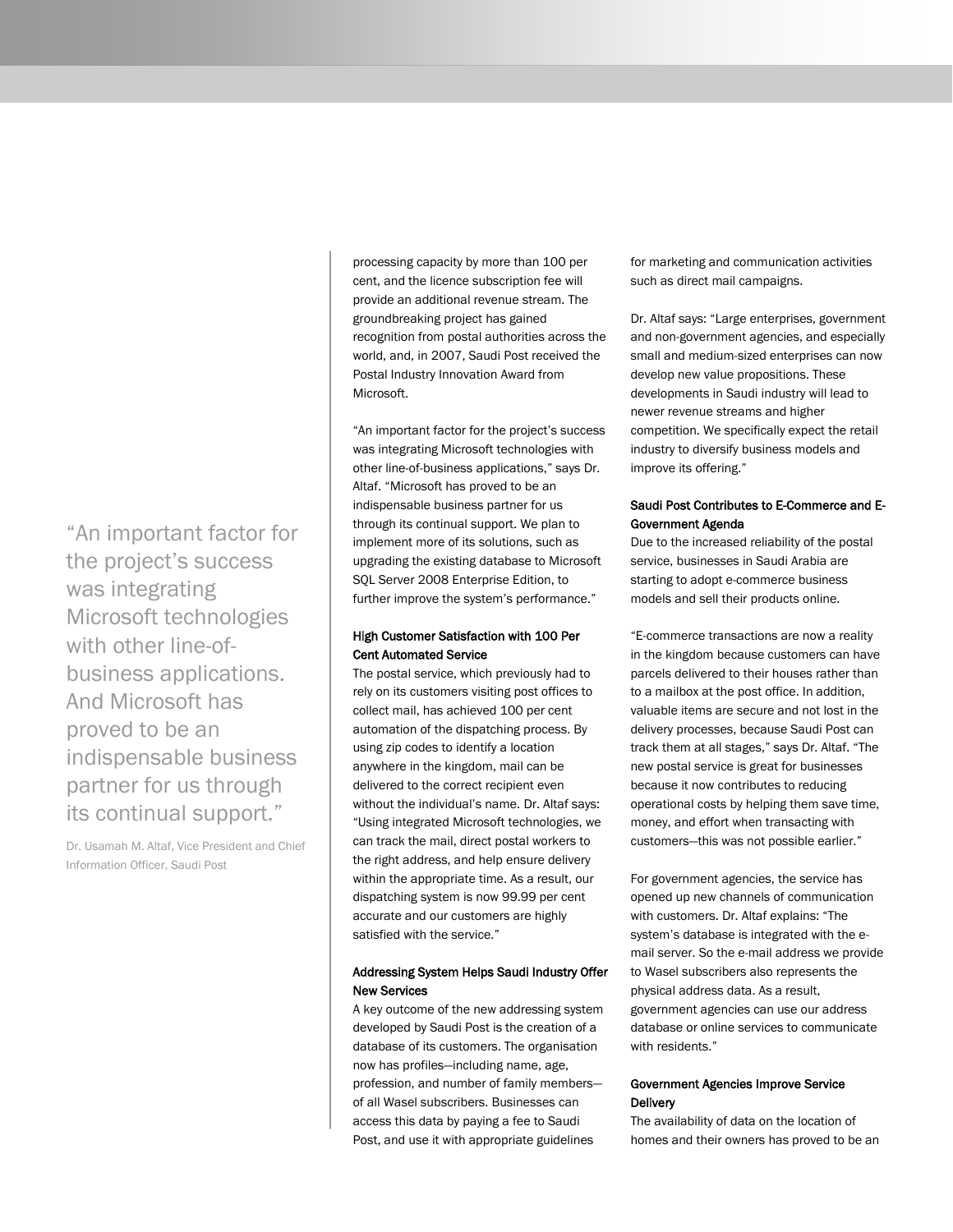asset for other government organisations in Saudi Arabia. A prime example is the use of this data by the Social Security agency to deliver welfare benefits to beneficiaries anywhere in the kingdom.

Saudi Post will also be providing the mapping service to the policing system and emergency services. Dr. Altaf says: "Previously, if citizens required an ambulance, they struggled to provide travel directions to their address. Now, using the mapping service, hospitals can quickly send emergency help to patients."

## E-Services Are Available to Citizens for the First Time

Once only an offline service provider, the postal authority has now launched a host of new e-services by integrating its Web site with the SQL Server data management software. Just by registering on the Web site, users can:

- Track and trace mailed items
- Find a post office branch and search the zip code of a particular subscriber
- Find locations of businesses and government agencies using the postal Wasel address

Dr. Altaf says: "Users can also access services through their Web-based mobile devices. These world-class services are available to residents of Saudi Arabia for the first time and have resulted in a significant increase in the Saudi Post customer base."

#### Employees Process 100 Per Cent More Mail

The GIS solution has resulted in parcels being processed and delivered to Saudi Post customers much more quickly. Dr. Altaf says: "Saudi Post can now handle many more items of mail a day than previously. We have recorded a 100 per cent increase in the number of items processed a day compared to the same quarter last year."

Some operational improvements that help the postal service manage a bigger workload are:

- A decrease in the mail delivery and pick up times as postal workers quickly find the right destination
- Better quality by regular monitoring of the status of delivery to subscribers' mailboxes using the data supplied by the embedded RFID tag
- Timely decision-making to improve services on the basis of statistical and operational reports generated by the system
- Greater management control of the postal service and staff performance remotely through handheld devices

#### Gulf Countries Make Their Postal Systems 80 Per Cent More Productive

The zip code addressing system based on advanced technology has proved to be a great advantage for the kingdom. Not only has it solved the challenge posed by a lack of house numbers and street names, it also eliminates mismatches between English and Arabic.

Dr. Altaf explains: "Whereas current sorting machines available in most Gulf countries can only deal with 20 per cent of the mail, the introduction of zip codes could increase productivity up to 80 per cent—which is the average rate in developed countries."

Based on these statistics, Saudi Post has showcased the GIS solution to other Gulf countries to help them introduce more efficient postal services. Dr. Altaf says: "The system has been highly praised and we expect to sell licences for the service to other countries as well."

"Whereas current sorting machines available in most Gulf countries can only deal with 20 per cent of the mail, the introduction of zip codes could increase productivity up to 80 per cent—which is the average rate in developed countries."

Dr. Usamah M. Altaf, Vice President and Chief Information Officer, Saudi Post